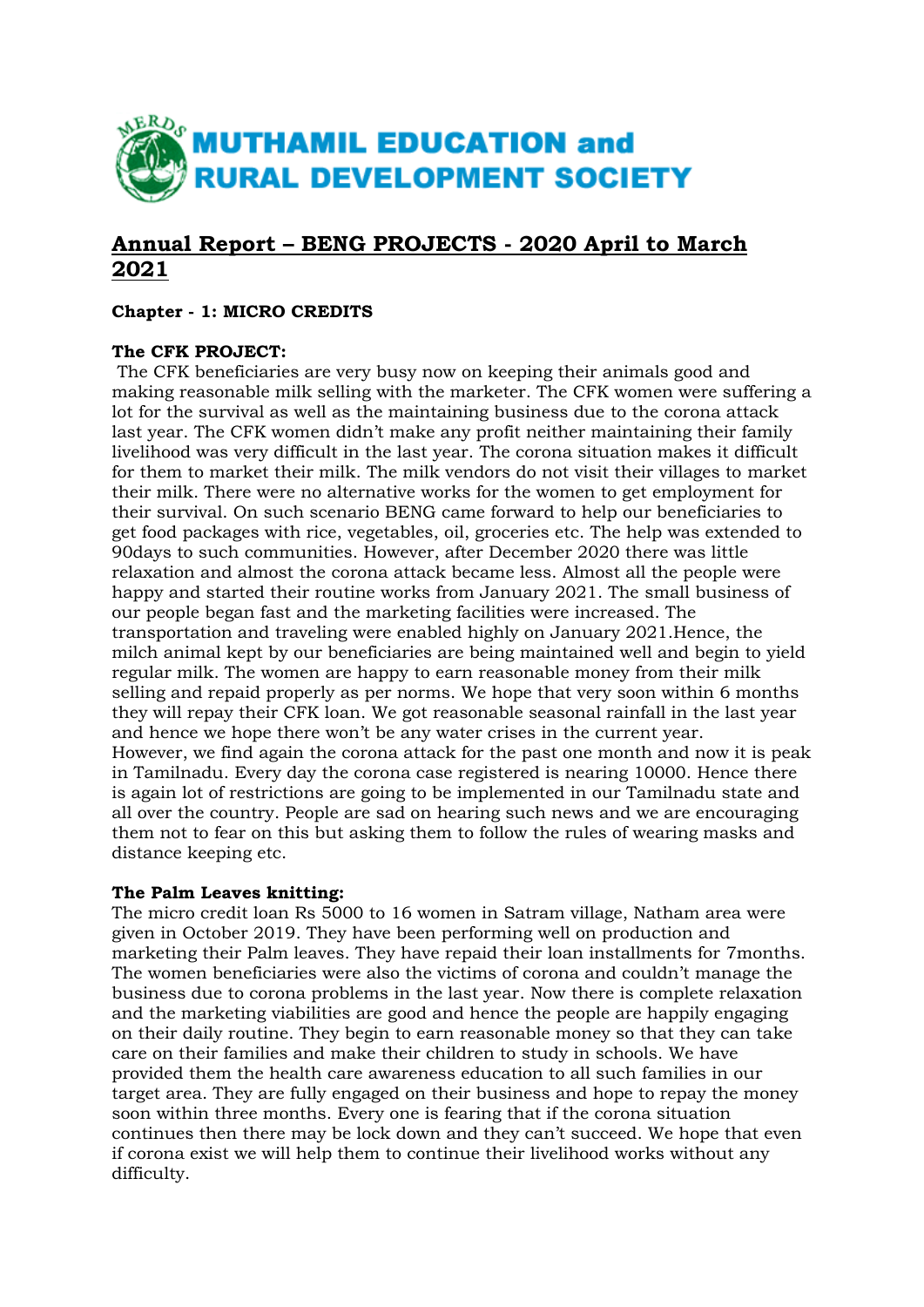Likewise, another batch of 12 women beneficiaries who are engaging in palm leaf production were given Rs 5000 each for a period of 12 months. December 2020- September 2021. They are also doing well and happily undertaking the works as well. They have repaid 3 months from January 2021 and hope to complete the repayment as per schedule.



#### **CHAPTER- 2: DROP OUT CENTRE**

Our DOC center is the key factor to provide the real educational support to the children last year 2020 who are unable to attend the schools regularly due to corona attack. Also, they are unaware of digitalized education. However, our teachers were able to teach the actual lessons on their curriculum and made them fit for the next class. Even the government schools were unable to do this for their children. We not only provide the school education but also the food regularly. Almost we completed the last year syllabus to our children and performed like a regular school. The parents are very happy on knowing their children have passed their class but with true knowledge on their subjects. Even during Corona period our teachers were sitting among them and continued their teaching. Our cook cooked food without any hesitation and supplied on time. Our volunteers get involved in all our village ventures with out any hesitation. We have visited all our DOC children's home and encouraged the parents on safe living and securing livelihood opportunities. BENG is the sole factor who provided the food packages during the opt time to the beneficiaries. We find GOD through BENG. The timely help saved 200 families with suitable food materials for a period of 3 months during corona attack. All our DOC children and families were saved highly due this timely help by BENG.

However, our DOC students are happy and conveying their hearty gratitude to BENG for the noble help they have provided. The DOC students are happily continuing their study again and they hope to continue their study till the schools are reopen. We don't know about the future plan of the government on reopening the schools again. We hope to continue the effort for the welfare of the children as much as we can.

Thank you BENG.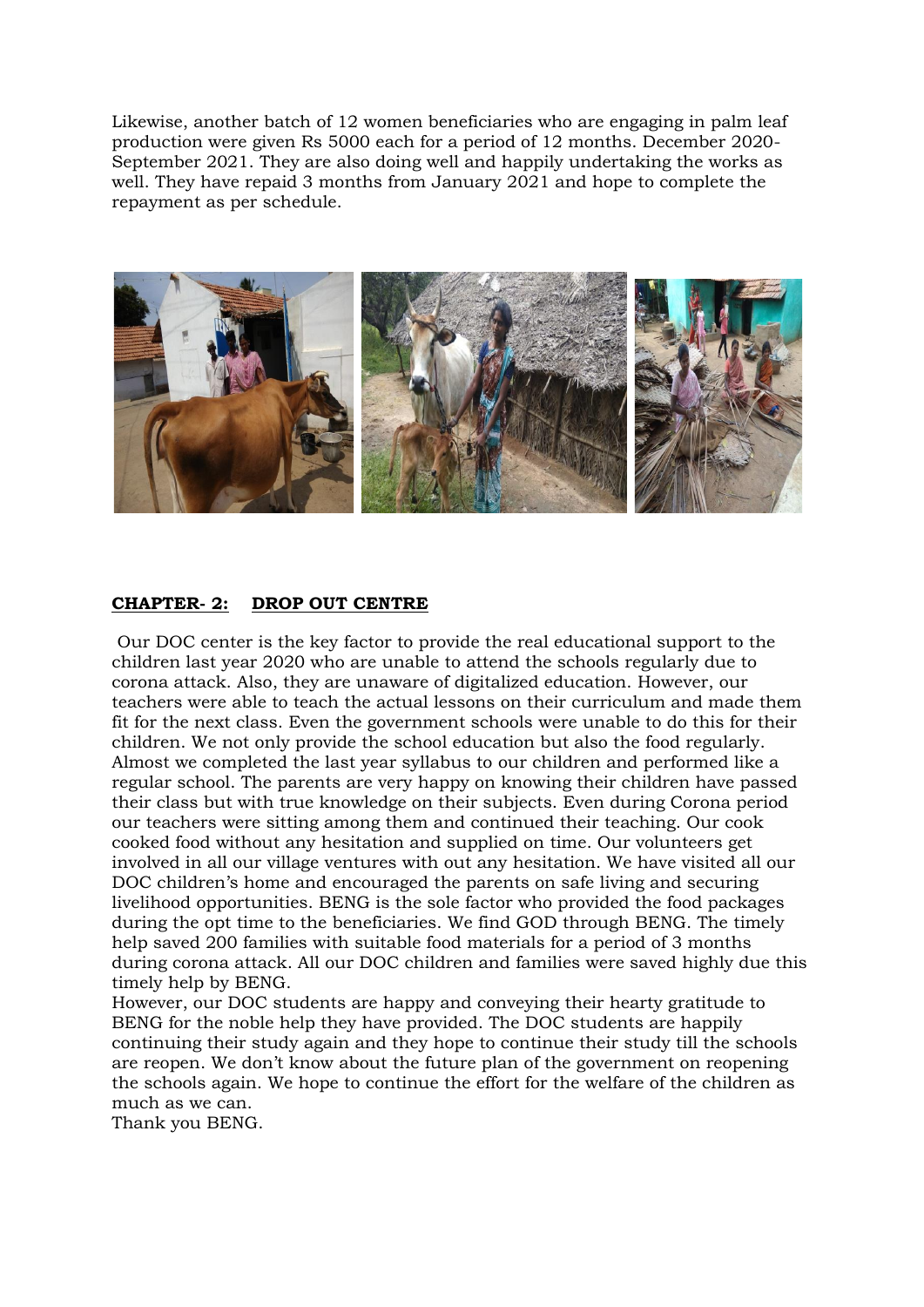| 6 <sup>th</sup> standard | Male-3      | Female $-5$  | 8  |  |
|--------------------------|-------------|--------------|----|--|
| 7 <sup>th</sup> Standard | Male -3     | Female - 5   | 8  |  |
| 8 <sup>th</sup> Standard | Male -3     | Female - 6   | 9  |  |
| 9 <sup>th</sup> Standard | Male $-3$   | Female -6    | 9  |  |
| $10th$ standard          | Male - $2$  | Female-7     | 9  |  |
| $11th$ standard          | Male-3      | Female -3    | 6  |  |
| $12th$ standard          | Male-1      | Female-      | 1  |  |
| Hence the total          | Male $= 18$ | Female $=32$ | 50 |  |
|                          |             |              |    |  |
|                          |             |              |    |  |

# Total number of students at DOC 2020-21 March

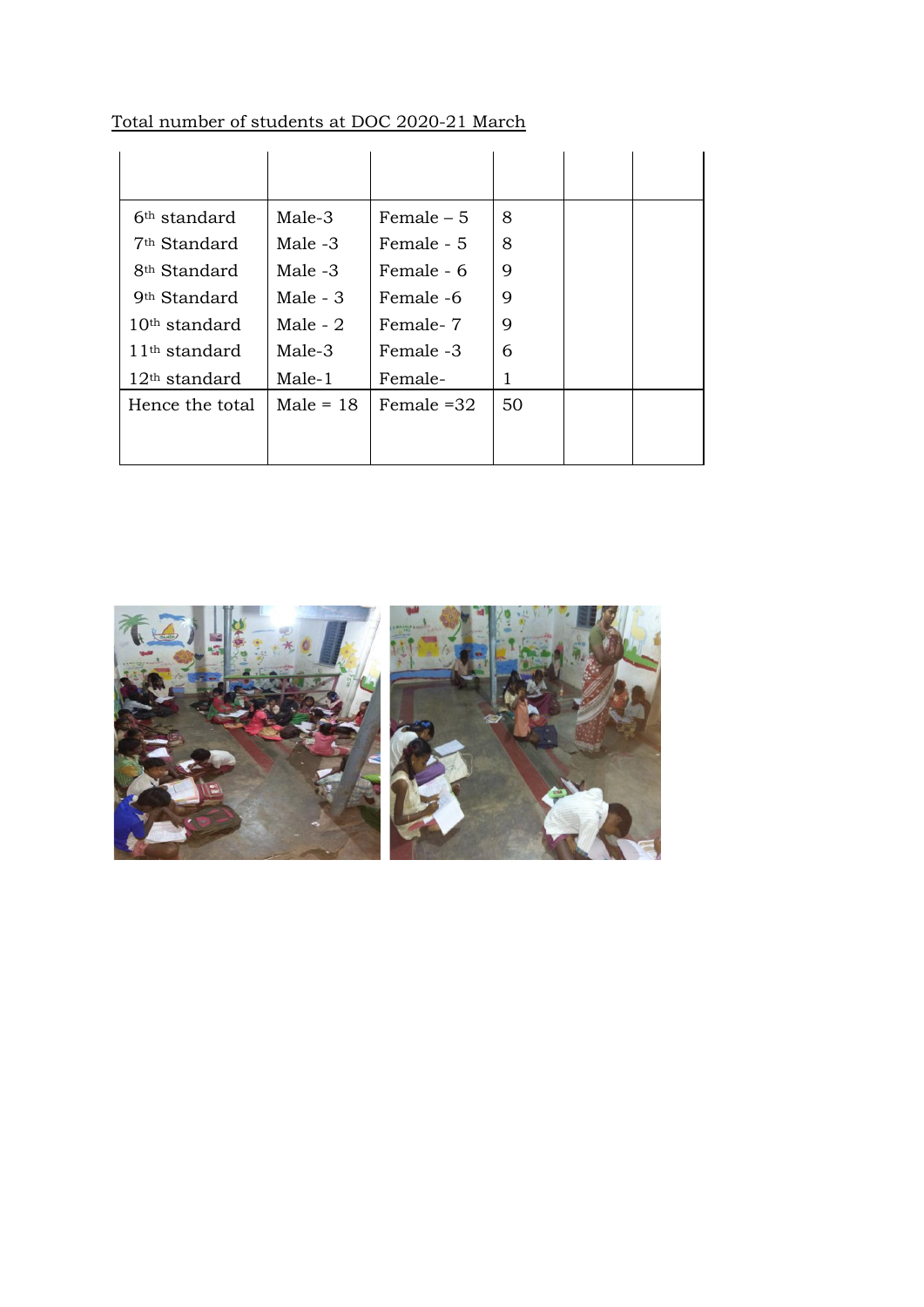### **CHAPTER-3: BURSARY PROJECT:**

For the year 2020-2021, we have provided scholarships to 11students. There are 10 regular college students and one young schoolgirl Pachaiyammal. The list is as below:

| 1. Pachaiyammal            | R2016-49              | High School Natham 9th standard (school student) |  |  |  |
|----------------------------|-----------------------|--------------------------------------------------|--|--|--|
| 2. S.Banupriya             | R <sub>2017</sub> -50 | NPR College Natham B.COM.CA                      |  |  |  |
| 3. S.Anucia                | $R2017 - 56$          | Thiruchy colleges B.SC Computer                  |  |  |  |
| 4. Nandhini                | R2017-57              | M.K.University Madurai B.COM, CA                 |  |  |  |
| 5. Shobanadevei            | R2017-58              | Higher secondary School Natham                   |  |  |  |
| 6. N.Yuvakarthika R2017-59 |                       | Meenakshi College Madurai B.A History            |  |  |  |
| 7. K.Mani                  | R2018-62              | SBM College of Engineering B.E. Dindigul         |  |  |  |
| 8 Gayatri                  | 8R201964              | CMA Nat.Management college, Erode                |  |  |  |
| 9 Nagalaksmi               | 9R2019-69             | Sacred Heart College Rediapatty B.COM            |  |  |  |
| 10 Sangavi                 |                       | 11R2019-66 NPR College Natham B.SC PHYSICS       |  |  |  |
|                            |                       |                                                  |  |  |  |

11. kavitha R2020-67 V.Kavitha (ex student R2017-54) new in 2020/2021) coaching institution Government Job exams at Madurai .

The bursary students were given opportunity to use our DOC TO continue their daily class through online. The wifi along with laptop arrangements were also made for them. Thanks to Mrs.Ariyane who helped us to buy a new laptop for the purpose. We facilitated our bursary students to study their daily lessons through online and it helped them to get pass on all their on line examinations too. If the corona problem exists then there again the bursary students will come to attend their daily classes to MERDS. The bursary students and the parents are thanking a lot to BENG and convey their gratitude for the timely help rendred to the children.

*very thankful to BENG for supporting them to continue their studies in the colleges. They hope that as soon as they complete their course period they will attain good job in future*.